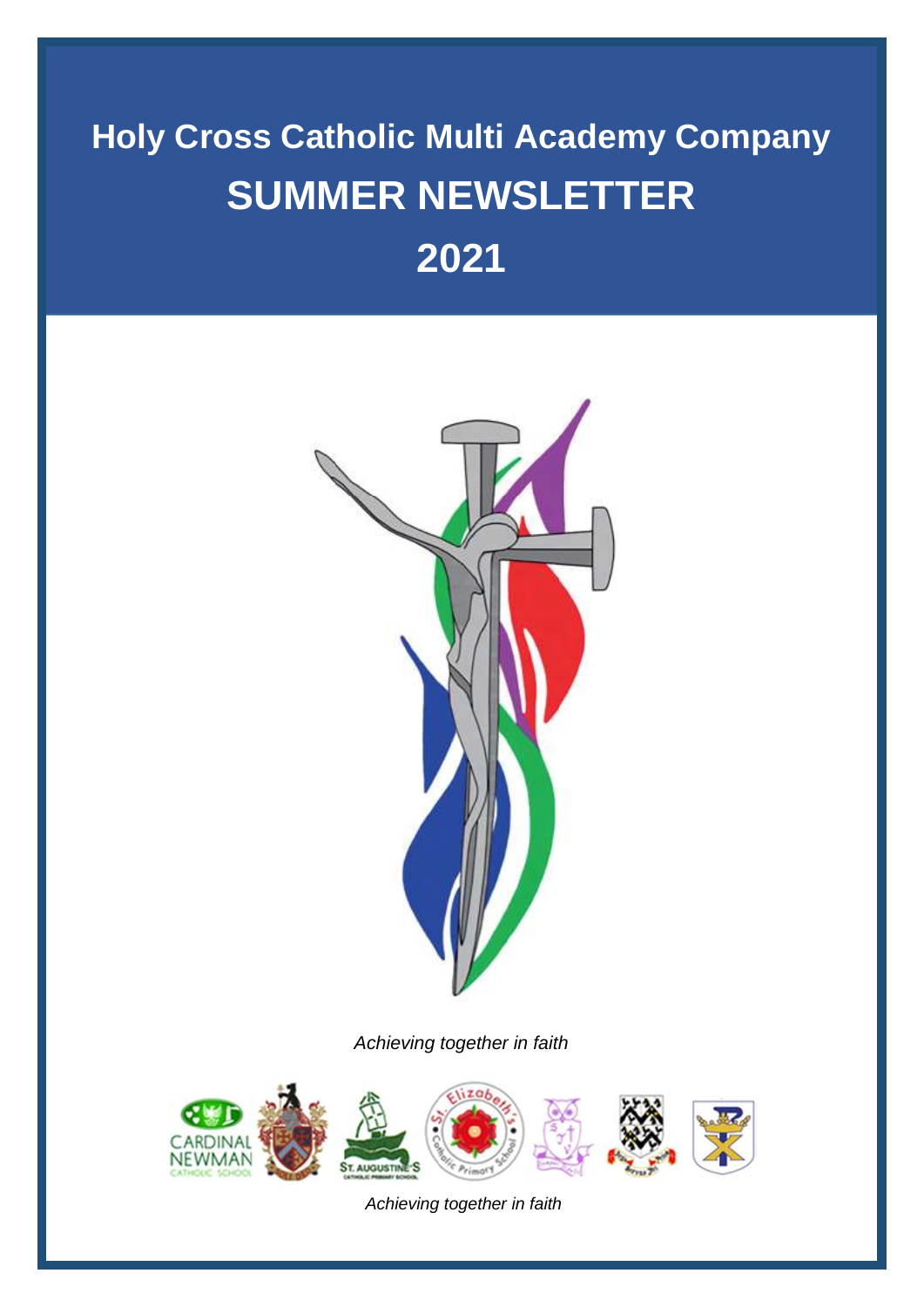

As the 2020/21 academic year ends we reflect on the very challenging last twelve months and the impact of Covid-19 on all of our schools. Although schools have overcome significant challenges since the start of the pandemic school leaders continue to manage the daily Covid issues and sadly we were unable to celebrate our planned "Thank You" mass recently.

Once again, the Board of Directors would like to thank all the staff and Governors for the support they have given to our pupils. We could never have envisaged that this year would present us with so many more uncertainties, changes and challenges. Teachers, staff, pupils and parents have shown such resilience in managing the difficulties and confusion which Covid-19 brought about. A particularly big thank you to the Head Teachers, Leadership Teams and Central MAC staff who have led us through this year.

The Board of Directors continue to place the pupils and staff at the heart of every decision we make and every action we take, and it has never been more important for schools to work together as part of the Holy Cross Catholic MAC to address the issues collaboratively. Despite the challenges from Covid-19 there have been many successes and achievements throughout the year some of which are referred to in this Newsletter. Our school websites celebrate lots of the wonderful achievements of our young people, staff and school communities.

There are many other developments which are planned for the new academic year both within our schools and across the MAC and we hope and pray that moving forward schools will soon be able to return to their usual routines and classroom-based learning.

We wish all our pupils and staff who are leaving us at the end of this academic year all the best for the future. As always, we particularly keep in our prayers those that are ill or have died especially members of our family, friends and colleagues of those within our school communities.

I would like to take this opportunity to thank our all our young people and their parents for their hard work , patience and support during a very challenging school year and I hope that you all have a relaxing, safe and restful summer holiday.

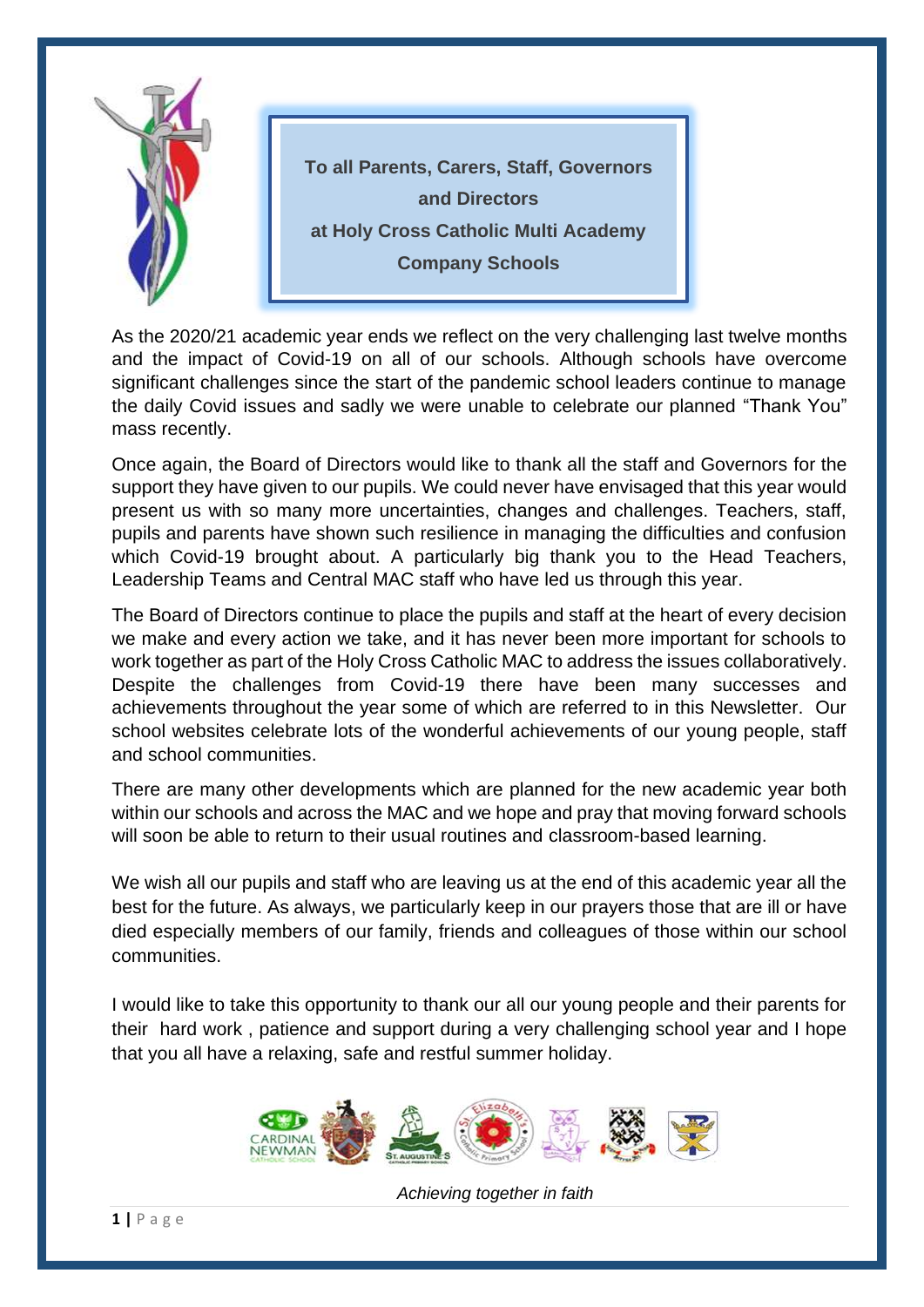

To all staff, we are extremely grateful for your support for our children and their families during these unprecedented times, everyone has played their part; Teachers, Teaching Assistants, Learning Mentors, Chaplains, Nursery staff, Finance staff, Admin staff, DRAs, Cleaners, Site Service Officers, Catering Staff, HR staff, ICT staff, the Central Team, our external suppliers and our Leadership Teams.

I would also like to thank all the Governors and Directors for their time in supporting Catholic education within the MAC during this difficult time and look forward to continuing working in partnership with you in 2021-22.

We hope that everyone who is part of our MAC community will enjoy a well-earned, peaceful, safe and happy summer break. I look forward to welcoming you back in the new academic year, achieving together in faith as we pray for a speedy end to the pandemic.



Holy Cross of Jesus, be our hope.

John Teahan

Chair, Board of Directors

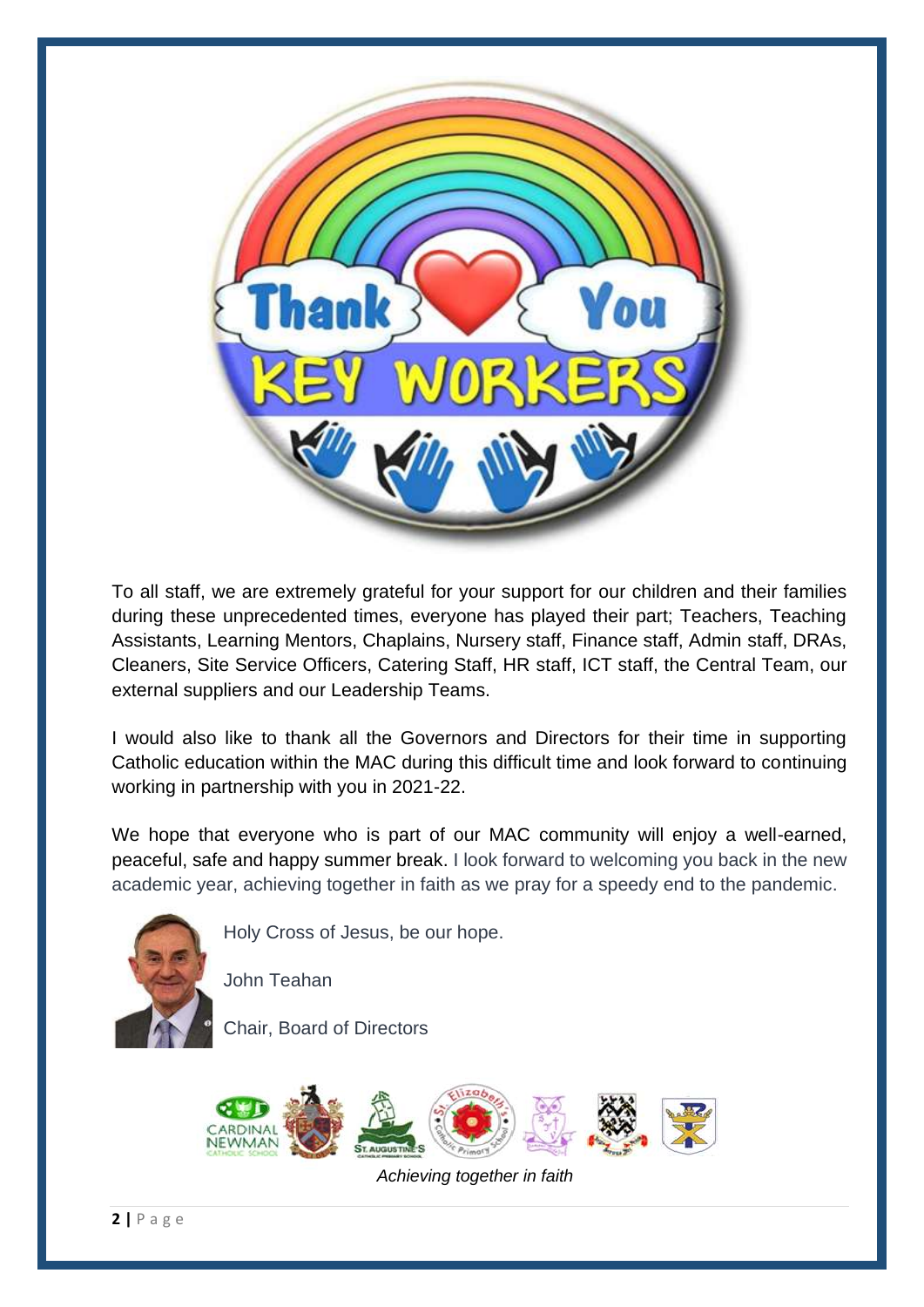# **Dear Staff, Parents and Carers, Governors and Directors**

As we come to the end of an unforgettable academic year where we have faced numerous challenges we look forward to the opportunity for rest and relaxation and quality time with our family and friends. Although the academic year has been immensely challenging for everyone we have been amazed at the way all members of our school communities have responded.

I would like to pay tribute to the children and young people across our family of schools who have been remarkable in their attitudes and efforts since returning to school full time in September. They have been patient, thoughtful and understanding – a credit to their ROSE!

families and a lesson to us all. They have had to cope with a great many changes and uncertainties and they have done so with fortitude and resilience. Everyone in the MAC is very proud of them and we hope they get a good break over the holiday.

Although the government has now announced its plans for the Step 4 lifting of restrictions we are still experiencing a number of positive cases in our schools. As we know with this pandemic, it is very difficult to make future decisions and the arrangements for the new term will be confirmed in writing to parents and carers towards the end of the holiday when headteachers will write to parents with the final arrangements for the start of the new school year.

Since September our guiding principles have been to keep our schools open and our staff and pupils safe and happy. It has been very important to keep schools as normal as possible for the children, at a time of unprecedented challenge.

I would like to thank all the staff who have worked so hard and supported one another, not just in their school but across the MAC. It is at times of challenge that we really appreciate the support of our friends and family, and the support we have gained from working together as a family of schools has made a huge difference.

I would also like to take this opportunity to thank all our parents and carers for your support, patience and understanding. We have been overwhelmed by the many messages of support and thanks received across our schools and hope we have been able to resolve issues quickly for people when they have arisen. The light at the end of the tunnel is getting brighter but we know we still have challenges ahead of us and we will need to remain vigilant and careful in the meantime.



*Achieving together in faith*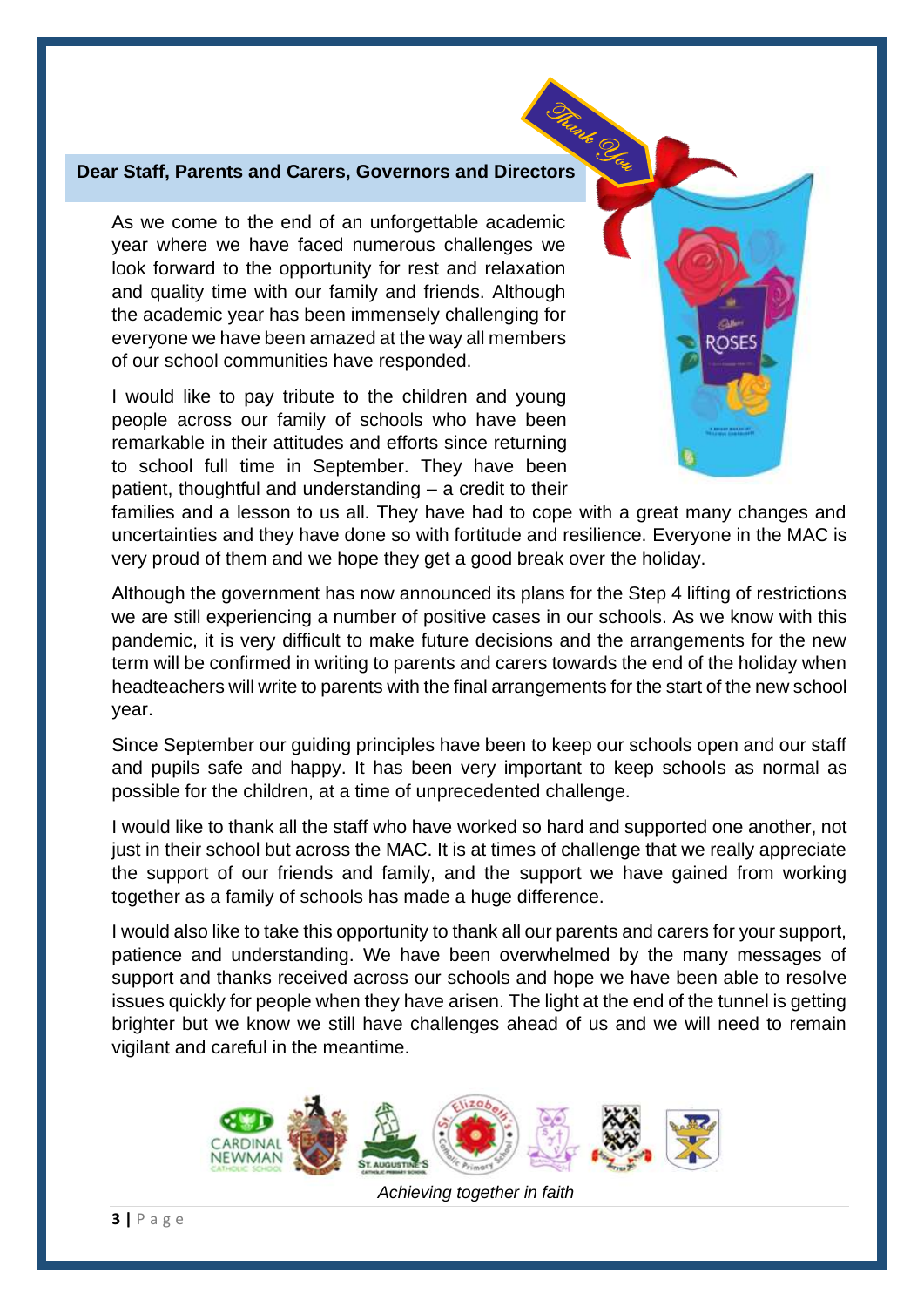The partnership between parents/carers and schools has never been as important as it is now and it is up to all of us to make sure it remains strong and mutually supportive.

During the summer holiday we will continually monitor the published guidance and will notify you of any changes before the start of the new school year. Whilst we all look forward to some normality, I also appreciate that for some pupils and their parents, these changes may bring uncertainty and some anxiety. If you have any concerns or questions please contact your child's school who will be answer school specific questions and offer any appropriate support if needed.

A couple of weeks ago we had national "Thank You Day". It was about saying "thank you" to all of those in our lives and communities who have helped us through the last 17 months. We all have someone to say "Thank you" to this year and we had planned to have a Thank You Mass for our school communities to recognise all those who have helped us over the last 18 months. Unfortunately, due to the increasing number of positive cases across Coventry we made the decision to postpone the mass until a safer time.

I would like to thank all the children, staff, Governors, Directors and parents and carers for their shared effort and support in helping to keep our school communities safe by adapting to the changes that have been made to the everyday running of the school. We have frequently needed to react at very short notice to the latest guidance and have appreciated the adaptability and flexibility that everyone has shown in an everchanging environment.

The relaxing of restrictions enables the disruption of the education of our children and young people to be reduced. The evidence is clear that being out of education causes significant harm to educational attainment, mental and physical health, and life chances, but I am confident of the success of our catch-up plans for our students, and look forward to seeing their progress in the new academic year.

At the end of the academic year we say goodbye to staff who are leaving us and thank them for their contribution to our schools and their dedicated service to our communities. We wish them every success, good health and happiness in the future. We also wish every success and happiness to Years 6, 11 and 13 as they all prepare for the next phase in their educational journey or the start of employment.

On behalf of everyone at the Holy Cross Catholic MAC, I'd like to take this opportunity to wish you and your family a peaceful, happy and relaxing summer holiday and we pray that in September we can begin our new academic year with normal schools' systems and routines.



Holy Cross of Jesus be our hope.

Marina Kelly

Catholic Senior Executive Leader

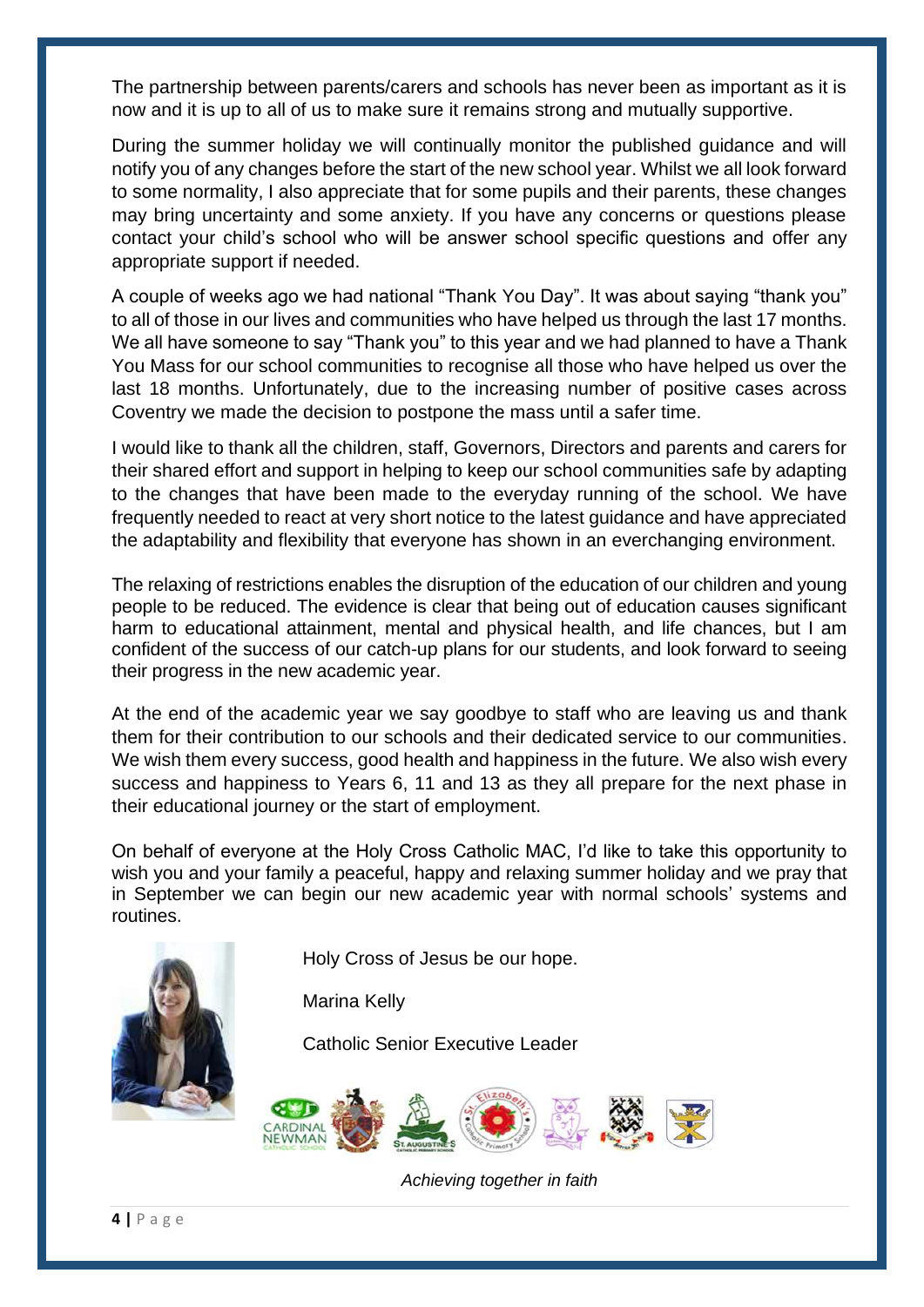# **Way of the Cross**



The Coventry Cross of Nails represents Coventry as a city that has Peace, Justice and Reconciliation at its heart. These are fundamental values that our young people need, not only to be safe at school, but to enable them to make better choices throughout their lives and to have the ability to manage challenges they will face when they leave school.

However the Holy Cross is also a symbol of love, hope, triumph and salvation and we wear it as a sign of our faith.

The **Way of the Cross** is a faith-based journey from 4 to 19 that will help our pupils enhance their spiritual, physical, emotional and social development through participation in school, parish, National and Global activities. It will explain how each of our young people can make a positive contribution, not only to their school and their parish and community, but also to national and international issues as they grow in a challenging, exciting and changing world that is often divided by conflict.

The journey will inspire our pupils and whole school communities to understand how they can aspire to always do their best and be the best people they can be and how they are made for greatness – inspired by Christ and his journey to the Cross.

Our commitment to our young people and their families is to provide an exceptional Catholic education based on the seven Holy Cross characteristics, as well as an outstanding school experience from 4 to 19.

By the time our young people leave our schools they will have begun to understand what God is calling them to do and the seven ways they are committing to be:

| <b>Holy Cross Characteristics</b>              | <b>Our Commitments</b>                                                       |
|------------------------------------------------|------------------------------------------------------------------------------|
| Equal and inclusive                            | I will respect an appreciate the rich variety of<br>people and cultures      |
| Active members of a catholic<br>community      | I will participate in my parish and local<br>community                       |
| People of Peace, Justice and<br>Reconciliation | I will defend and promote the rights of all<br>people                        |
| Responsive to God's calling                    | I will hear God's call to know him and to love<br>him                        |
| Global citizens                                | I will strive to understand the wider world<br>and the wonder of it          |
| Charitable and caring                          | I will try hard to make things better for others                             |
| Stewards of our planet                         | I will work to make our planet more<br>peaceful, more sustainable and fairer |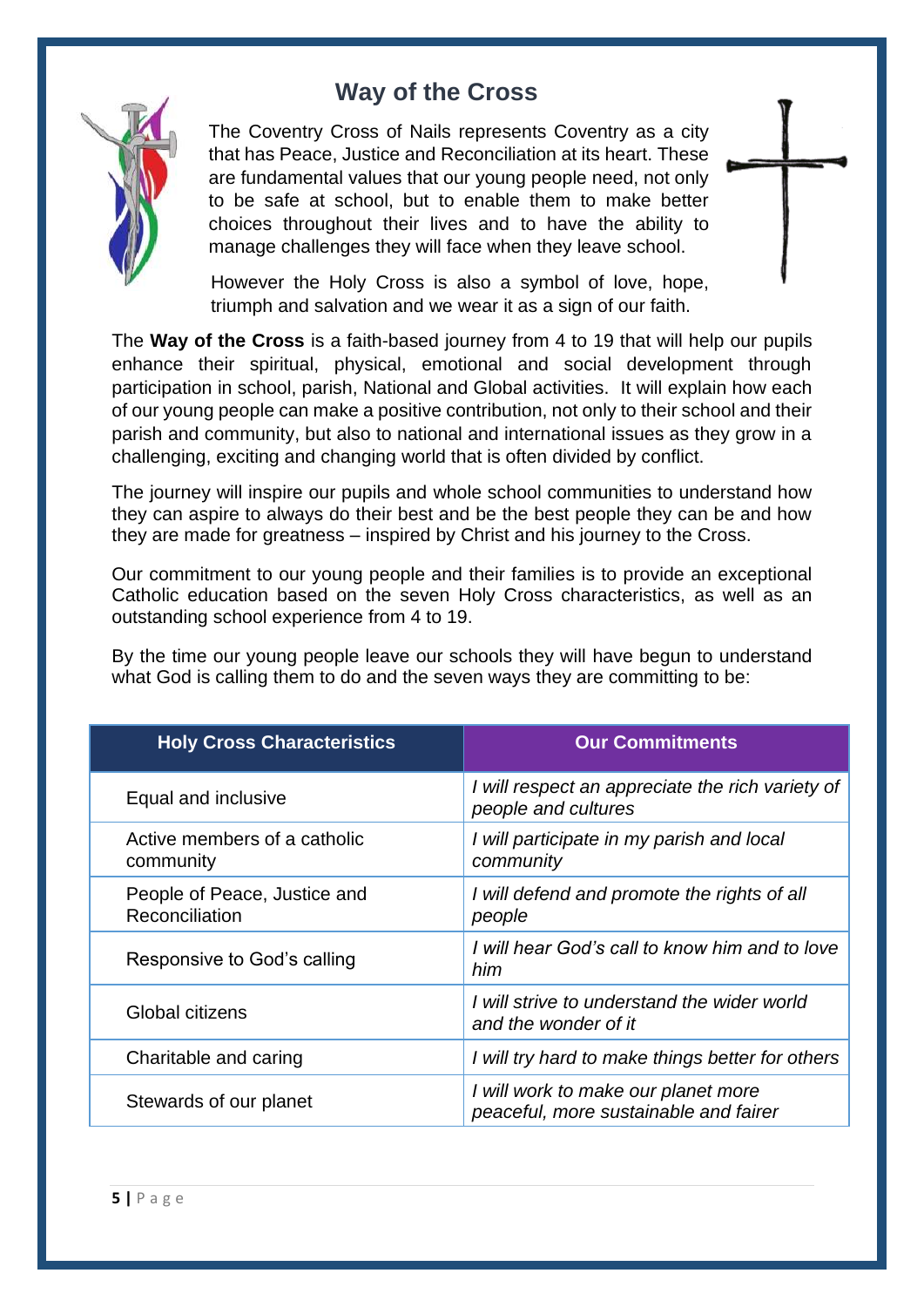#### **Developing the Way of the Cross for our Young People**

**Seven Areas of Focus for 2021 – 2022**

Schools will work collaboratively with our pupils to support the development of the 7 characteristics of the Holy Cross pupil.

Initially the following activities have been identified to support the development of the Way of the Cross characteristics:

#### **1. Stations of the Cross and Devotion to the Cross (Responding to God's calling)**



As part of the faith development of our young people, all pupils who attend a Holy Cross school will have the opportunity to develop a deep understanding of the Stations of the Cross through a series of planned activities throughout the year and particularly during Lent.

#### **2. ICON Schools (Global Citizens)**

All schools will show their commitment to the Coventry Cross of Nails by applying for International Cross of Nails Schools status (ICONs). By completing this application schools will demonstrate their commitment to developing and embracing the three themes of the Coventry Cross of Nails with their school communities. These are:



- Healing the wounds of history
- Living with difference and celebrating diversity
- Building a culture of peace.

#### **3. Peace Prayer Gardens & Coventry Peace Award (People of Peace and Justice)**



All schools will show their commitment to peace and reconciliation by applying for the Coventry Peace Award. In addition, all schools will have a Peace Prayer Garden on their school site which will include a Peace Pole, a Normandy apple tree and a remembrance area.

The planting of peace poles started in Japan in 1976 and are an internationally recognised symbol for peace and the Normandy apple tree is reminder of the events of 1944 when Allied troops landed on the Normandy beaches close to the orchards. Our dear friend Dennis Davison, former World War II veteran who landed on the beaches in 1944 introduced the apple trees as part of the work he did with young people developing the importance of peace in their lives.

#### **4. Eco Schools (Stewards of our planet)**



In line with Pope Francis' call for us all to become stewards of our planet Holy Cross schools will all apply for Eco Schools Awards. To support this process all schools will have their own Eco Group and there will be a joint school meeting termly as well as an annual MAC Eco Conference where pupils from across our schools will have the opportunity to collaborate on environmental projects.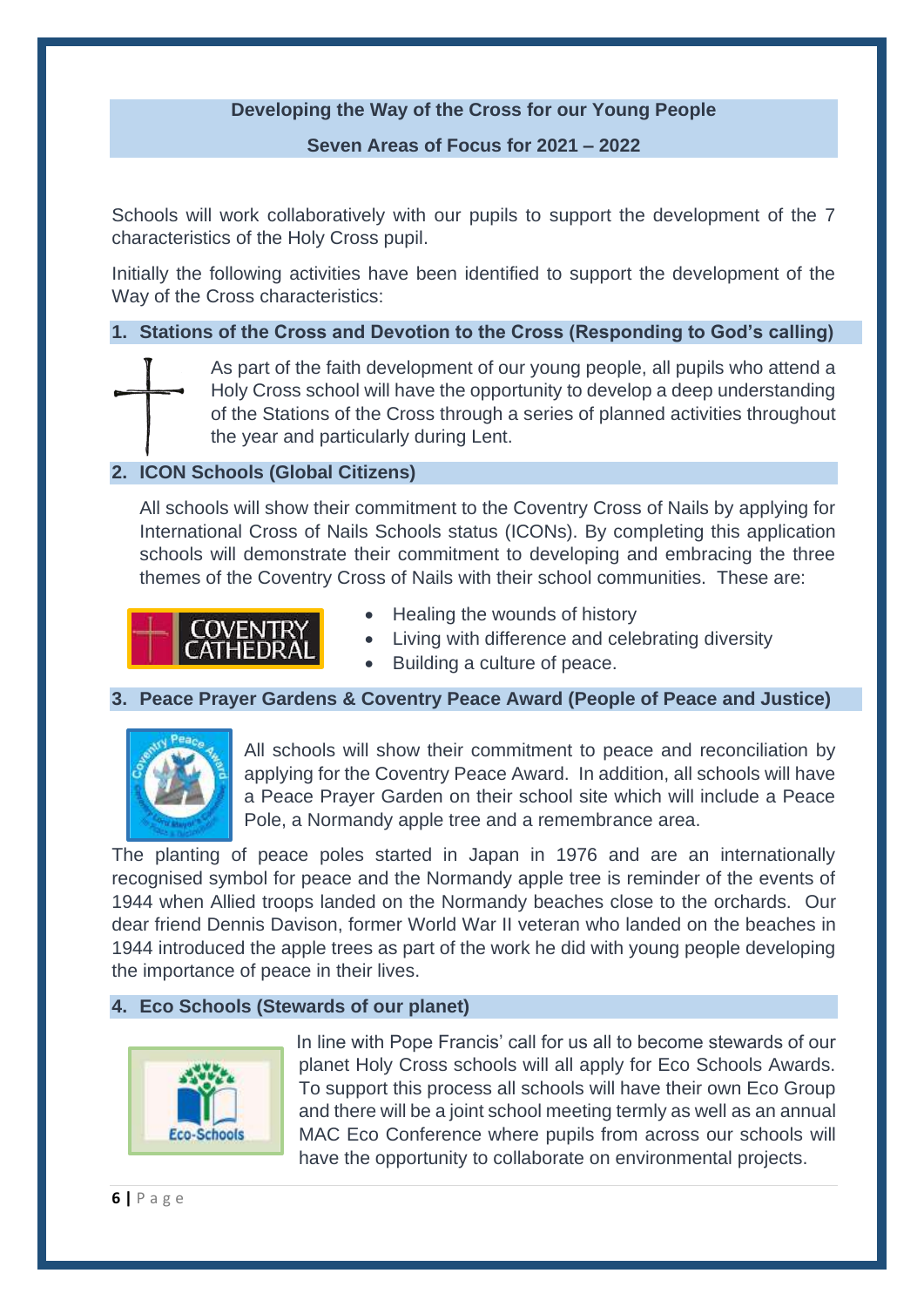#### **5. Celebrating equality and diversity annual event - (Equal and Inclusive)**



The Holy Cross Catholic MAC is planning to have an annual event to celebrate the faith and cultures represented across our school communities. All schools will be represented at the event which is currently planned to take place at the Albany Theatre in April 2022. Further details to follow.

#### **6. Termly collaborative support for charity (Charitable and Caring)**



Over the next academic year our schools will continue to support local, national and international charities with a variety of fundraising activities. Pupils will have the opportunity to work collaboratively to raise money across the MAC for their chosen good causes as well as continuing to work on their own chosen charity events

#### **7. School presence in Parish Communities (Active members of a catholic community)**

One of the Holy Cross Catholic MAC key priorities for the next academic year is to improve links between our schools and their Parish communities to support spiritual growth of our young people. Schools will liaise with their local Parish Priest to identify how they can:

- Develop further links with local Parish Groups
- Take a more active role in the Parish
- Support the preparation and planning of liturgical events throughout the year















Holy Family **St Thomas More** St John Vianney





**Our school's Parish Churches**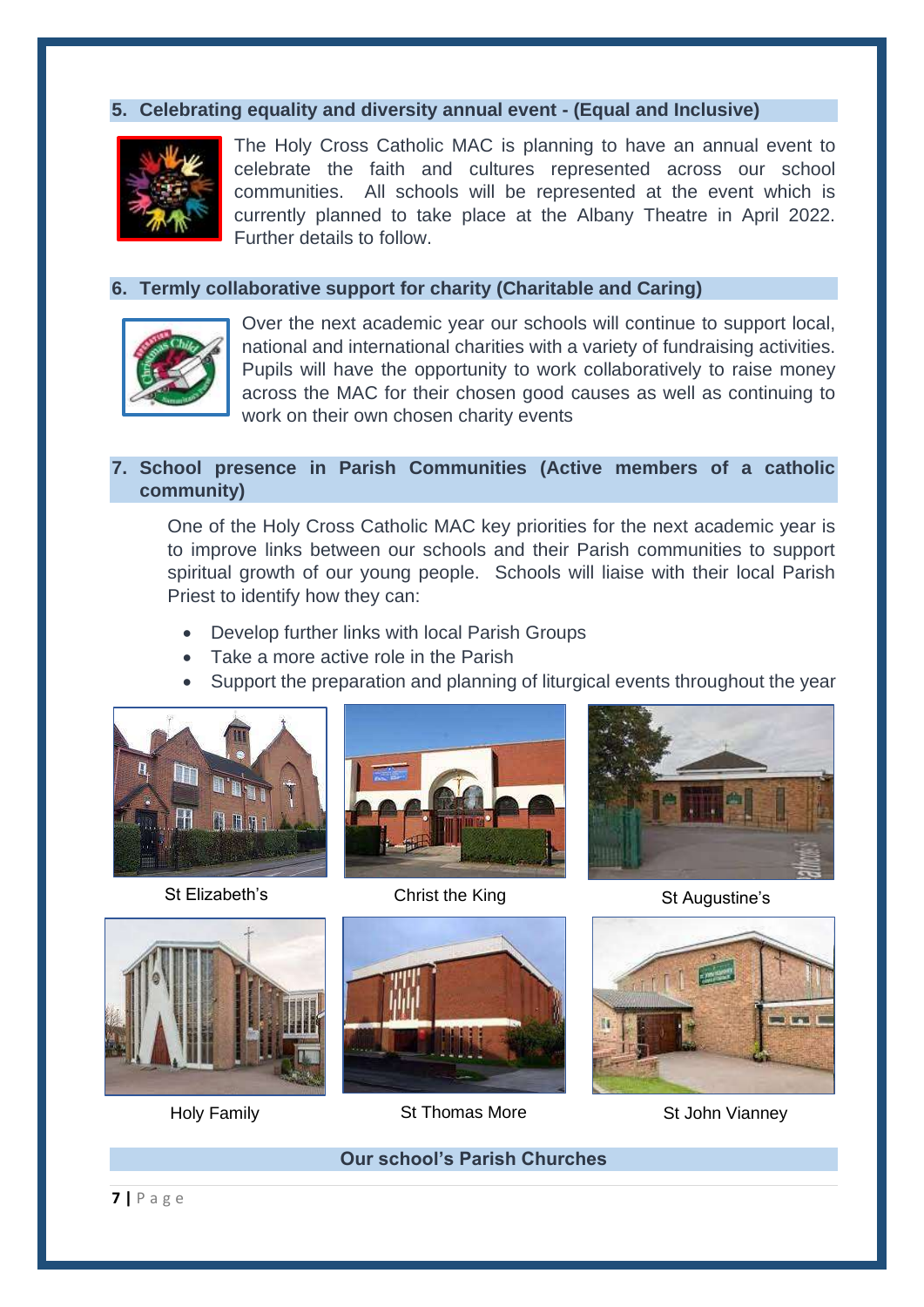# **News from Our Schools**

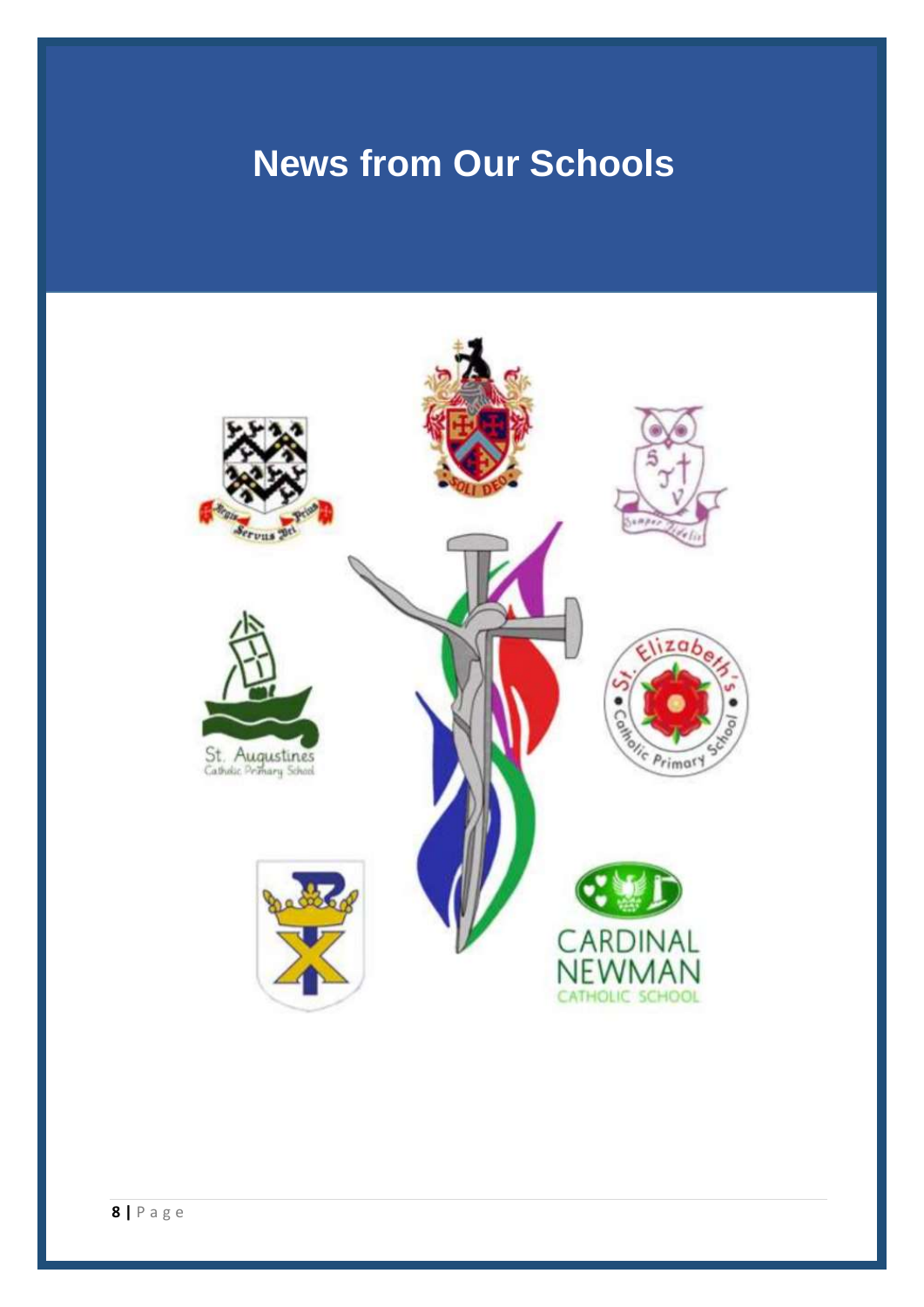# **Christ the King Catholic Primary School**



**Olympic Torch**

In June, as part of the lead up to the Tokyo Olympics Christ the King pupils took part in a friendship relay The Olympic Torch from the 2012 games arrived at Christ the King from Parkgate Primary School and 6 pupils from Year 6 were selected at random from a draw to run the next leg of the relay to their new friends at Sherbourne Fields School.



#### **A Right Royal Visit**

Year 6 pupils at Christ the King Catholic Primary School were happy to meet The Prince of Wales and the Duchess of Cornwall at Coventry Cathedral.

Prince Charles and Camilla visited the city on Tuesday (25 May) at the beginning of the launch for the City of Culture.

The pupils were in the right place at the right time as they were on a school trip to the cathedral.



#### **Year 5 Residential at Alton Castle**

Year 5 Christ the King Catholic Primary School pupils thoroughly enjoyed attending a three-day residential visit to Alton Castle in the summer term. The focus of the retreat was Discipleship.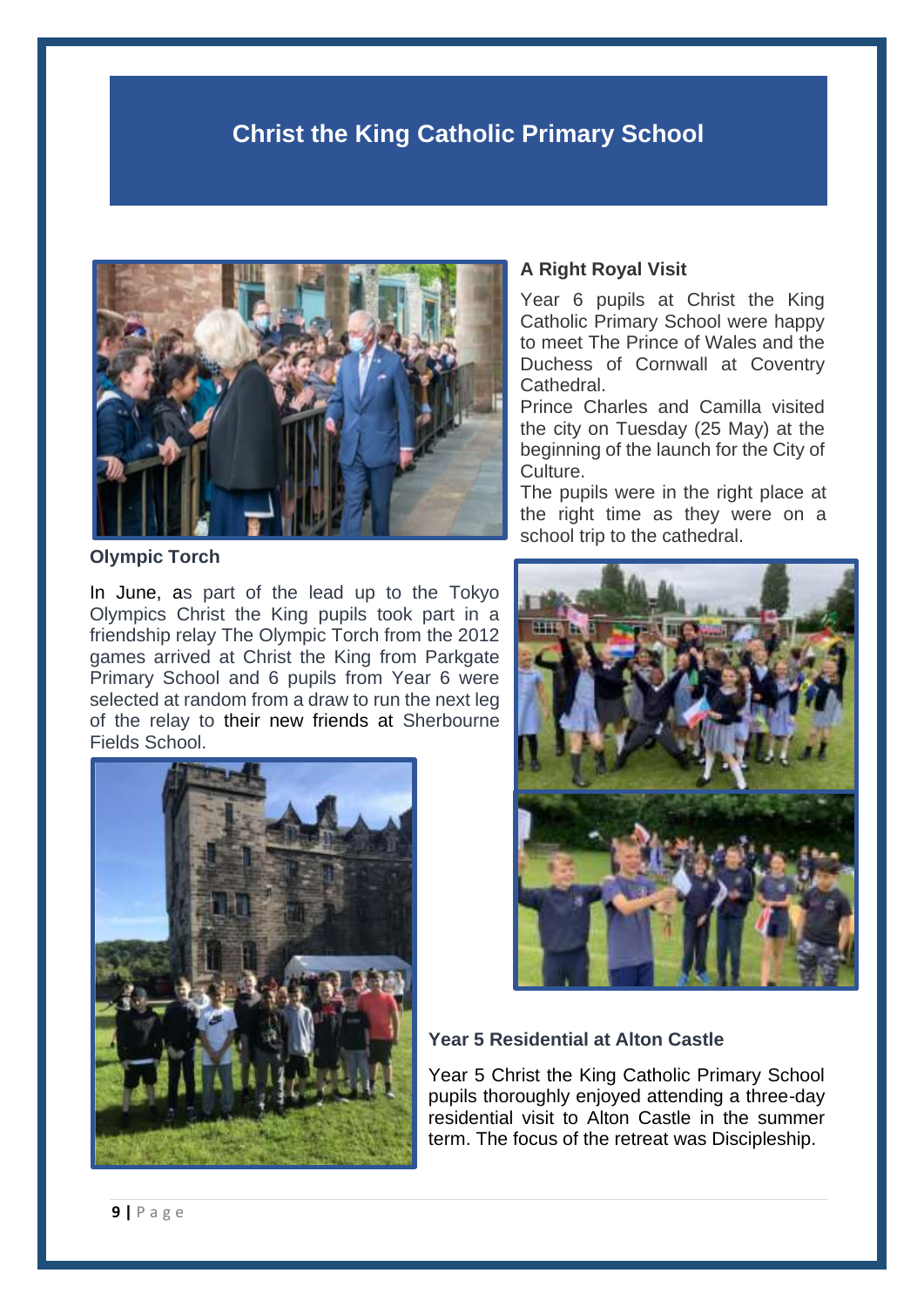# **St Augustine's Catholic Primary School 50th Anniversary Celebrations**



This year St. Augustine's have celebrated the 50th anniversary of the school opening. Although it was not what we had planned, it was definitely something to remember. It was a day full of celebrating, sharing memories and reminiscing!

We delved into the history of our school. The day started with a virtual mass in celebration of our school community. The school created a museum filled with pictures throughout the years, newspapers, registers, letters and facts that each year group had researched. There were virtual interviews with past pupils, staff and even a past headteacher! Time capsules were made by each child and buried in the school peace garden, and the day ended with a picnic and games played from the last 50 years together with a bit of a boogie to music through the decades!

This day reminded the school community about how special St. Augustine's school is and how together, they are filled with joy, happiness and friendship to last a lifetime.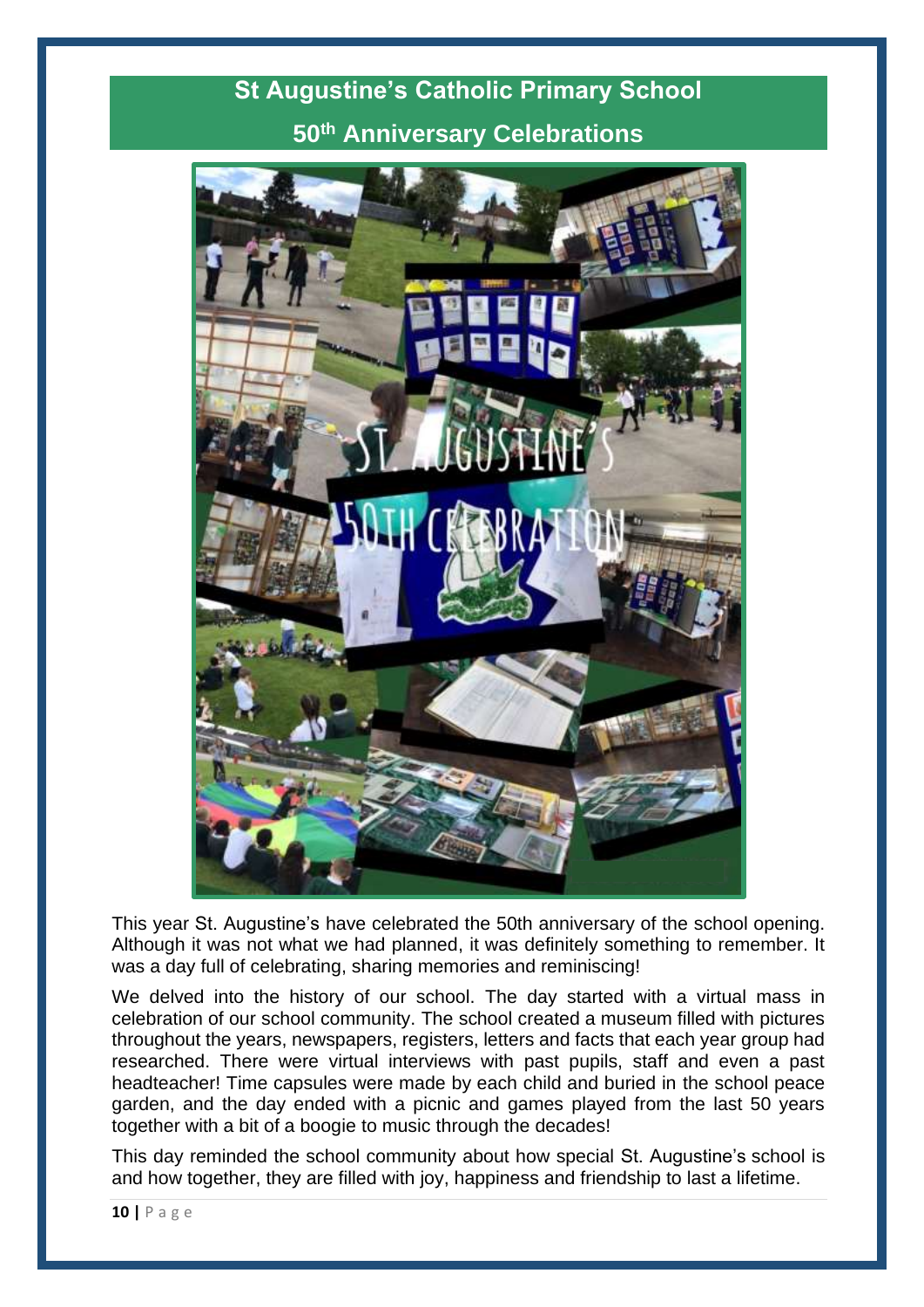# **St Elizabeth's Catholic Primary School at the**

#### **Opening of the Rose Garden**

The opening of a COVID memorial garden – made up of four new rose beds – was attended by pupils from two of our schools, Cardinal Newman and St Elizabeth's. The rose garden was officially opened in Coventry's War Memorial Park to remember all those who lost their lives during the pandemic and to mark the UK City of Culture year.



The Master of Coventry Freemans Guild also attended and Fr Teddy from Our Lady of the Angels, Princethorpe, and Fr Moses from St Elizabeth's, shared their thoughts with the families who have been touched by the sad loss of loved ones.

The opening was attended by the Deputy Lord Lieutenant Col George Marsh and Lord Mayor of Coventry, Councillor John Mc Nicholas who made speeches and unveiled the plaque.

Coventry Memorial Park, 14th June 2021.



On behalf of the Godiva Trust, Lady Godiva, Pru Porretta MBE, remembered all those who have been loved and lost during the Covid-19 pandemic. Each rose is a fragrant reminder of their lives.

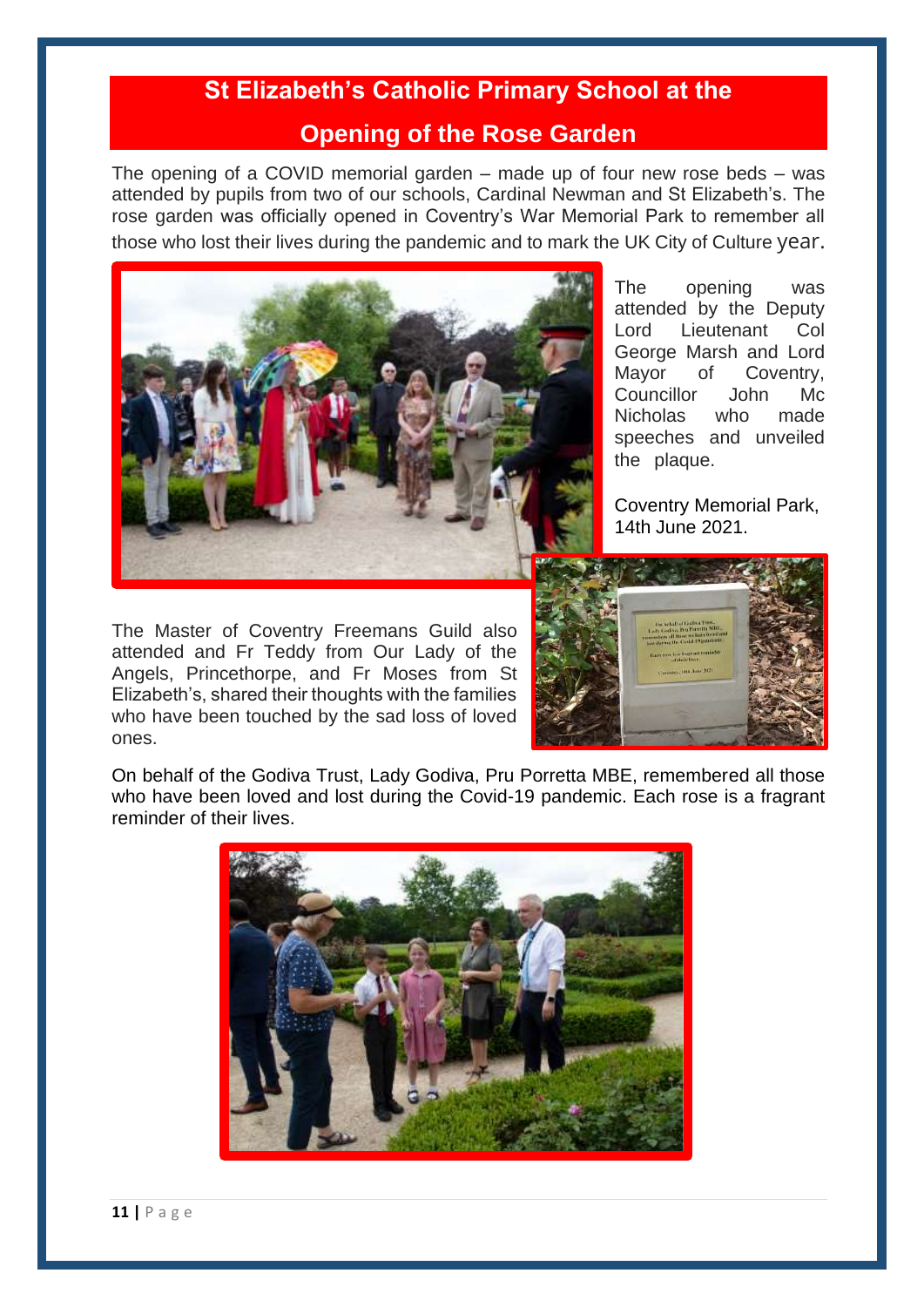## **St John Vianney Catholic Primary School**

## **Sporting Involvement in Summer 2021**

Although 2021 proved to be a challenging year for inter-school competitive sport, St John Vianney enjoyed successes in the Summer term including:

- Success at the first 'live' event for 18 months which was the boys and girls crosscountry for Year 6 children hosted by Cardinal Wiseman. Fifteen Catholic schools took part in the event and St John Vianney girls dominated their race achieving 1<sup>st</sup>, 2nd and 3<sup>rd</sup> places to secure victory in the girl's race. Another impressive run from the boys saw them finish second in their race. These fantastic displays by both teams saw SJV finish second overall.
- St John Vianney organised a football rally at the AT7 centre for east and west Catholic schools.
- St Augustine organised a Hi-Five netball rally at Bishop Ullathorne where SJV finished 4<sup>th</sup> from 9 schools.
- The Blue-Ribbon event of each year is the Catholic Sports Athletics event held at Warwick University organised by Good Shepherd. This event comprises of six track and field disciplines for both girls and boys and is contested by all 18 catholic schools in the city.



After some truly stunning performances St John Vianney triumphed and won the Catholic Sports Athletics trophy which proved to be a fitting end to the year! A fantastic achievement for the Year 5 & Year 6 children.

As well as the outside events that the school has enjoyed in the summer term they have also had individual classes' sports days in school, each class taking part in a sprint race and novelty race against their classmates.

Sadly, all these events have not been open to parents and relatives this year, who we are sure would have been delighted to see all the wonderful performances the children have put in. Hopefully 2021/2022 will see us back to some sort of normality.





**12 |** P a g e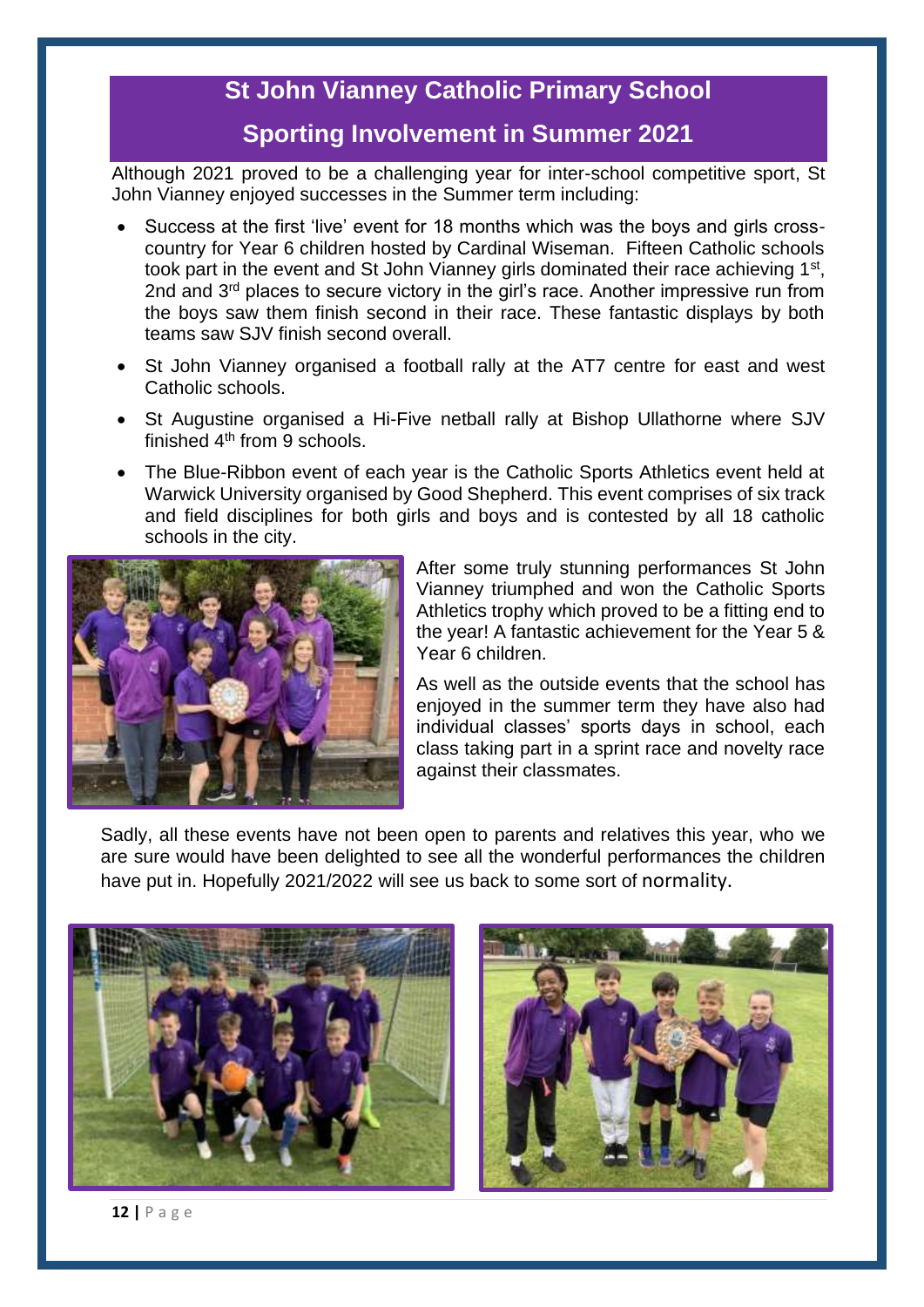## **St Thomas More Catholic Primary School**

#### **Olympic Torch – 30 April 2021**

In April, the school was delighted to be able to pass on the Olympic Torch Flame of Friendship. A group of pupils from All Saints brought the torch to STM and were welcomed in the playground (all covidsecure, of course!) by pupils as we received the torch. They extended the hand of friendship by entertaining everyone with a song and then taught everyone a dance. The



torch visited each St Thomas More class that afternoon and a team of Y3 runners from St Thomas More were joined by Dave Busst of Coventry City fame to take the torch to Grange Farm School. There, the STM team took part in a virtual assembly and taught a dance to the Grange Farm pupils. It was a joy to see pupils from across the city together in friendship and to learn of the Olympic values and the value of resilience from Dave Busst

in

to

#### **Peace Prayer Garden – 9 July**

The school have been busy planning out and preparing the area that will be transformed into a Peace Prayer Garden to supplement the already well-established Prayer Garden. A lot of the work will be done during the summer holidays.



#### **STM does Coventry City of Culture 16 July**



celebrate some of the City's music heritage children have also been invited to wear something that represents a culture they belong to. Thank you to all staff, visitors and parents for supporting our exciting learning.

Children across the school have enjoyed learning all about Coventry and the culture and different cultures within our city. Artists, illustrators and authors have visited the school to talk to children and share their contributions to Coventry as a City of Culture. Children attended school dressed

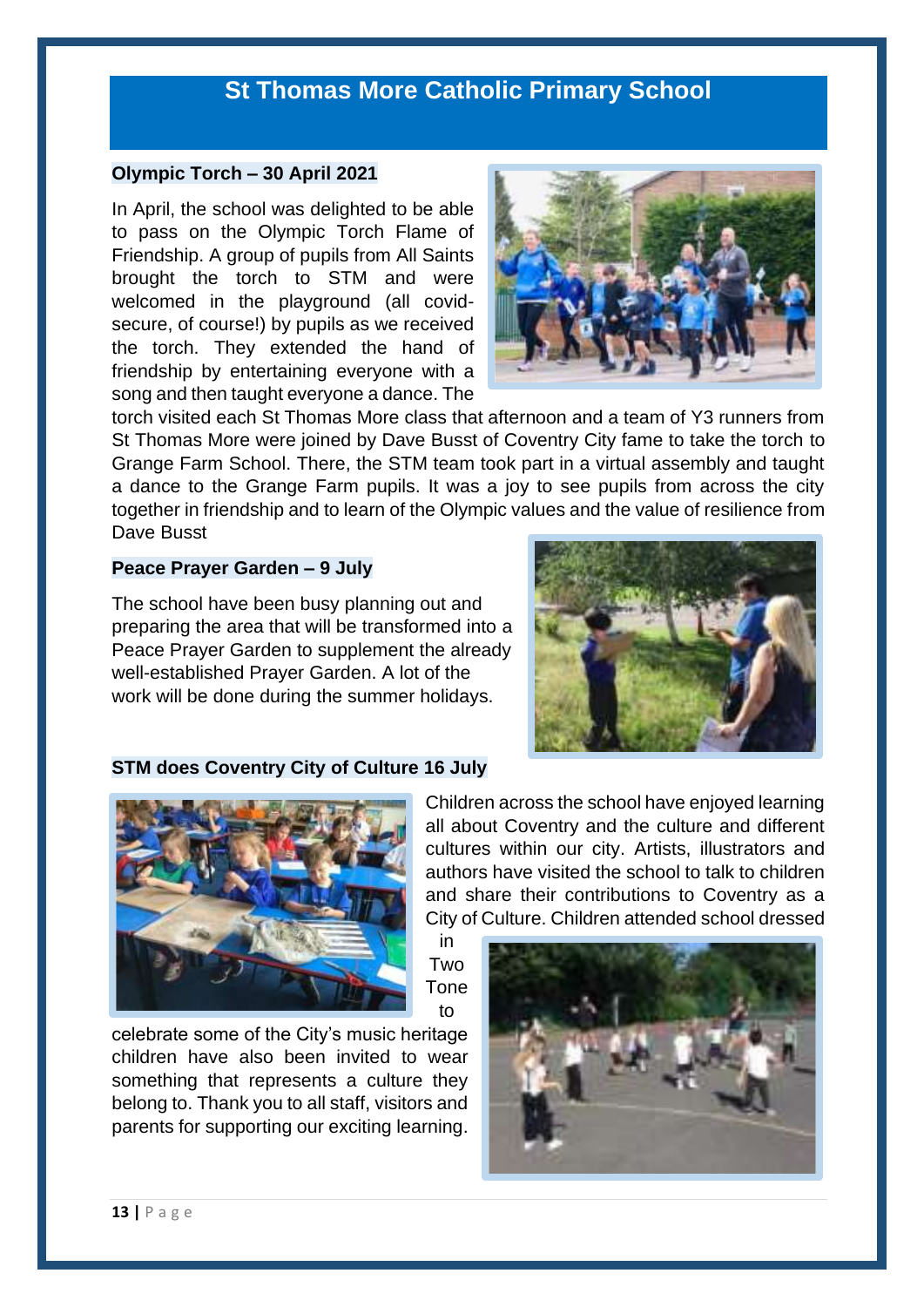# **Cardinal Newman Catholic School**

# **Lunchtime never looked so good! New £4m Canteen Block at Cardinal Newman**



September will see the opening of a brand new £4 million canteen block at Cardinal Newman Catholic School. Built as part of the school expansion to admit an extra 30 pupils per year, the state-of-the-art new block has 4 service points over 2 levels to cater for all pupils during break time, lunch breaks and breakfast club.

Designed by Seymour Harris architects and constructed by G F Tomlinson the new facility will be finished in August ready for a September start.

The new dining hall, includes a new, fully fitted catering kitchen and toilet facilities, as well as a mezzanine upper floor to be used by the school's older students, accessed via an internal floating staircase or accessible lift.

The new dining hall will overlook the existing playing field and will also feature an outdoor dining area which will consist of a new external terrace and elevated tiered seating built into an existing grass bank. Internally, there will be high-finish feature concrete columns and the ceiling will be fitted with domed roof lighting to allow natural light into the building.

The current dining halls, located in the Lindisfarne and Canterbury blocks will be refurbished and transformed into four new teaching classrooms, a sixth-form seminar room and a new central ICT Technicians Suite.

The scheme also involves the recently completed refurbishment of the DaVinci Science Building – including science rooms fitted with new laboratory furniture, and a technology room.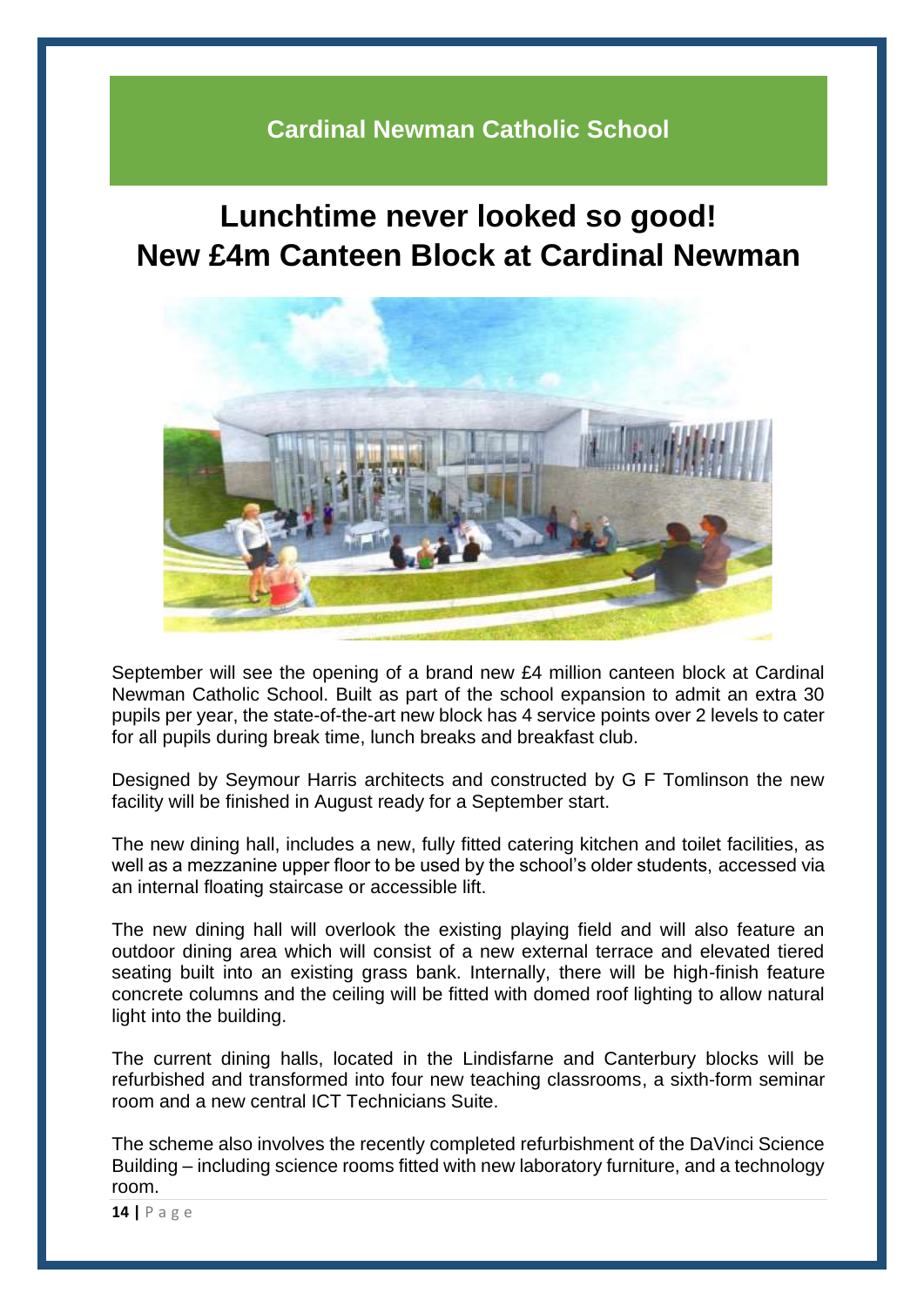Headteacher, Ms O'Connor commented "*The school is extremely pleased to be receiving this investment. The dining hall has been beautifully designed and it puts the student at the heart of the dining experience. The additional refurbishment of the laboratories and the much-needed additional classrooms will ensure that the students are able to enjoy learning in an environment they deserve. It really is an exciting time"*.



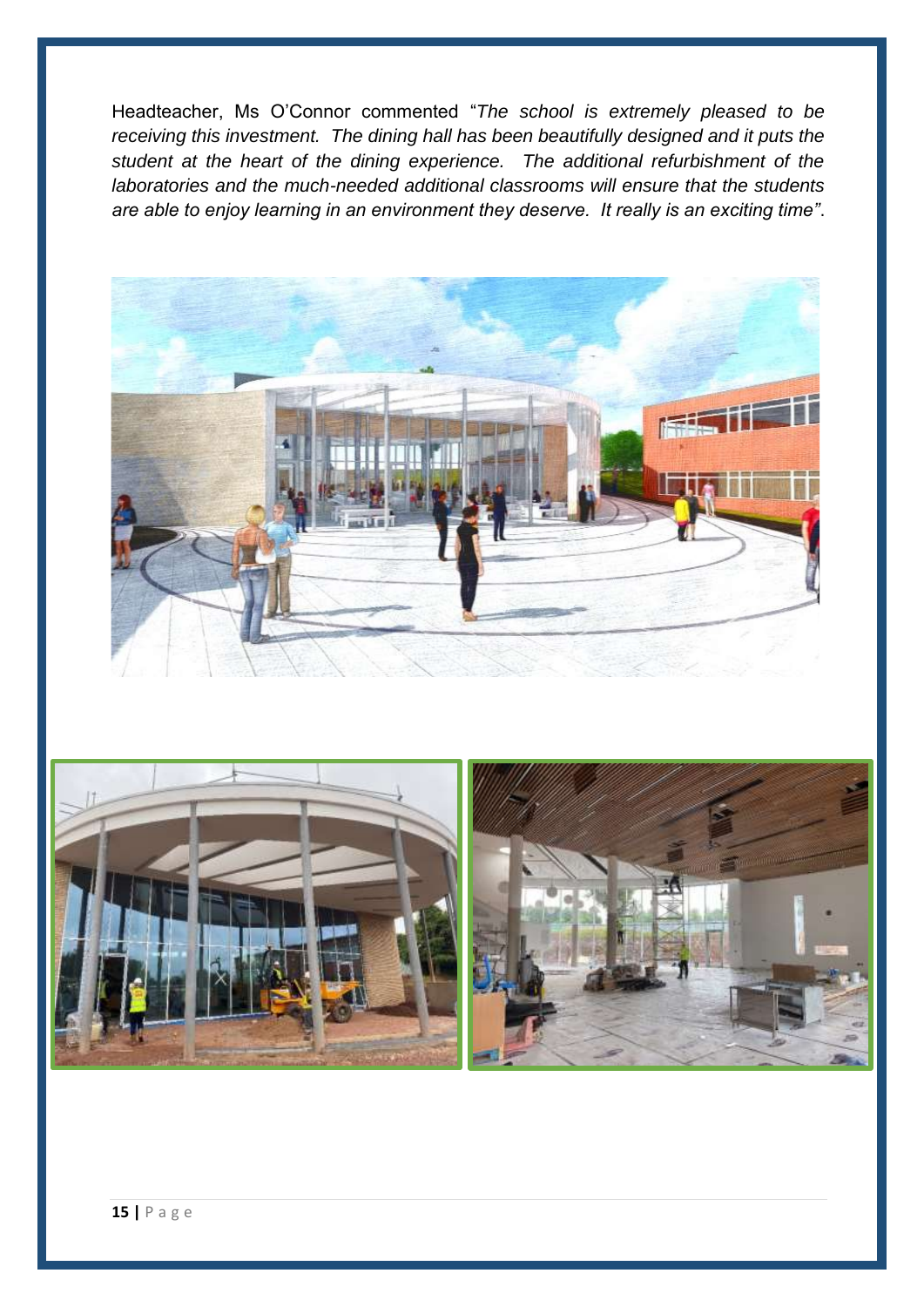# **Bishop Ullathorne Catholic School**

# **Jumping for Joy!**

# **Bishop Ullathorne is getting a brand-new Sports Hall!**

As part of the temporary pupil expansion at Bishop Ullathorne Catholic School a new £1.7m 'four court' Sports Hall is being constructed.

Headteacher Chris Billings said*…"We are all incredibly excited about the prospect of a new Sports Hall at Bishop Ullathorne Catholic School. There has been no investment in new building at Bishop Ullathorne for over twenty years. This significant investment will allow us to develop our sports provision in school as well as leading to improved Performing Arts and Sixth Form facilities. This project will also allow us to come together as a whole school community more regularly for joint worship and celebration".*

The new fully accessible Sports Hall is scheduled to open for September 2022 and will feature a main sports area as well as changing areas and toilet facilities.

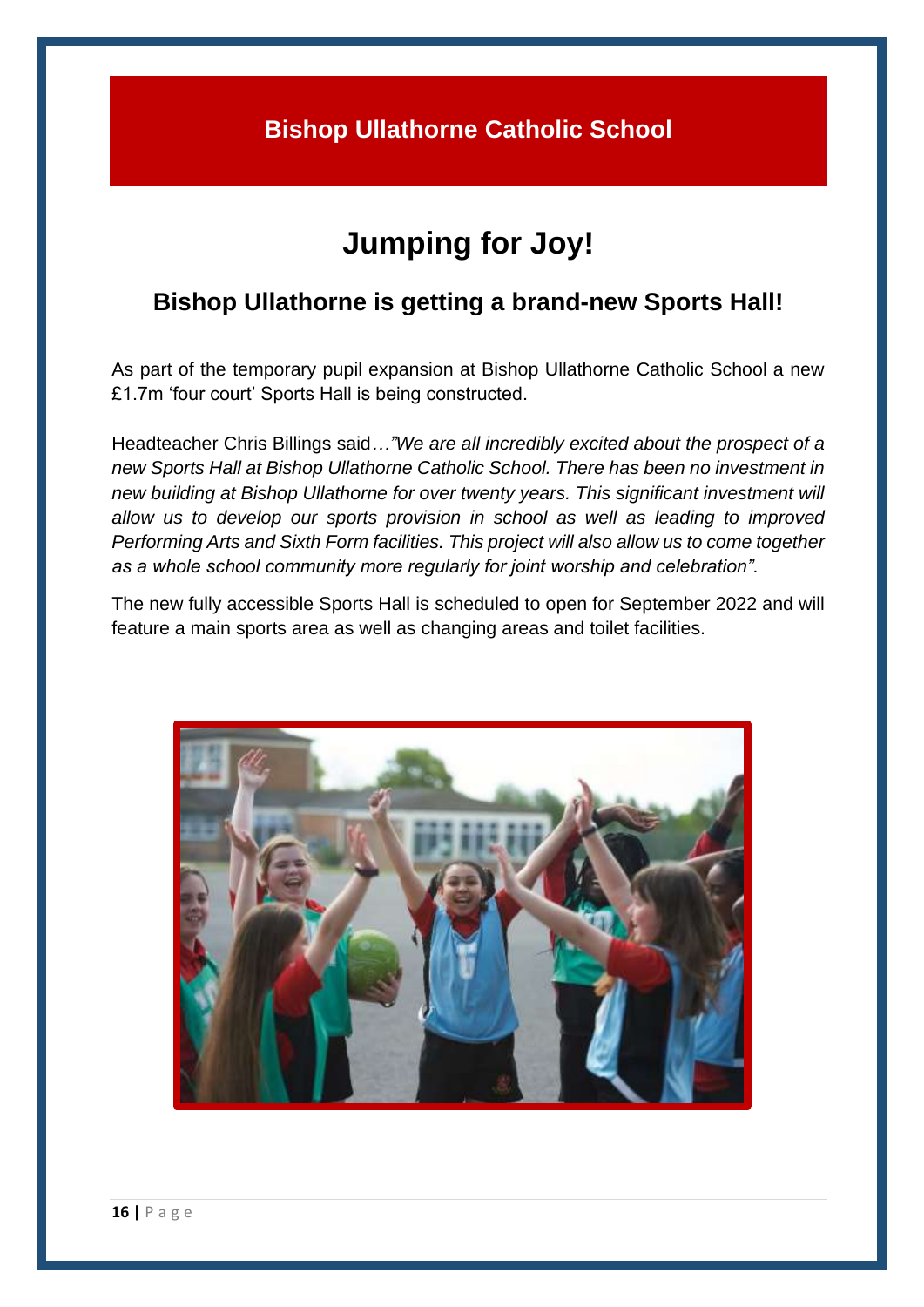# **Other Summer Site Development Work**

# **Schools not out for summer!**

As Holy Cross MAC has over 3000 pupils we automatically qualify for yearly capital funding rather than having to submit any bids to the government.

Over the summer we're carrying out nearly one million pounds of works across the MAC and these are the principle projects per school.

| <b>School</b>            | <b>Capital Work Agreed</b>                                                                                                                                                                             |
|--------------------------|--------------------------------------------------------------------------------------------------------------------------------------------------------------------------------------------------------|
| <b>Bishop Ullathorne</b> | A major expansion of 7 undersized maths classrooms<br>into larger teaching areas, fire door replacements and<br>kitchen works.                                                                         |
| <b>Cardinal Newman</b>   | Whilst we await confirmation of a whole school rebuild<br>from the DFE we're still undertaking Health and Safety<br>works as well as significant investments in ICT.                                   |
| <b>Christ the King</b>   | Significant electrical refurbishment works at Westhill<br>Road including new LED lighting and a new Fire Alarm<br>system as well as roofing works                                                      |
| <b>St Augustine's</b>    | The total refurbishment of 3 pupil toilet areas along with<br>significant car park resurfacing and fire door<br>replacements. We're also replacing the flooring in the<br>reception classrooms.        |
| <b>St Elizabeth's</b>    | Having already undertaken sound proofing and a<br>reception area revamp, this summer we're improving<br>site perimeter security with fencing adjustments and<br>new vehicle/pedestrian entrance gates. |
| <b>St John Vianney</b>   | Drainage works are being undertaken to stop<br>playground water pooling and also a large section of<br>roof is being replaced.                                                                         |
| <b>St Thomas More</b>    | A major project is underway creating zoning of internal<br>and external areas using fencing and redecoration.                                                                                          |

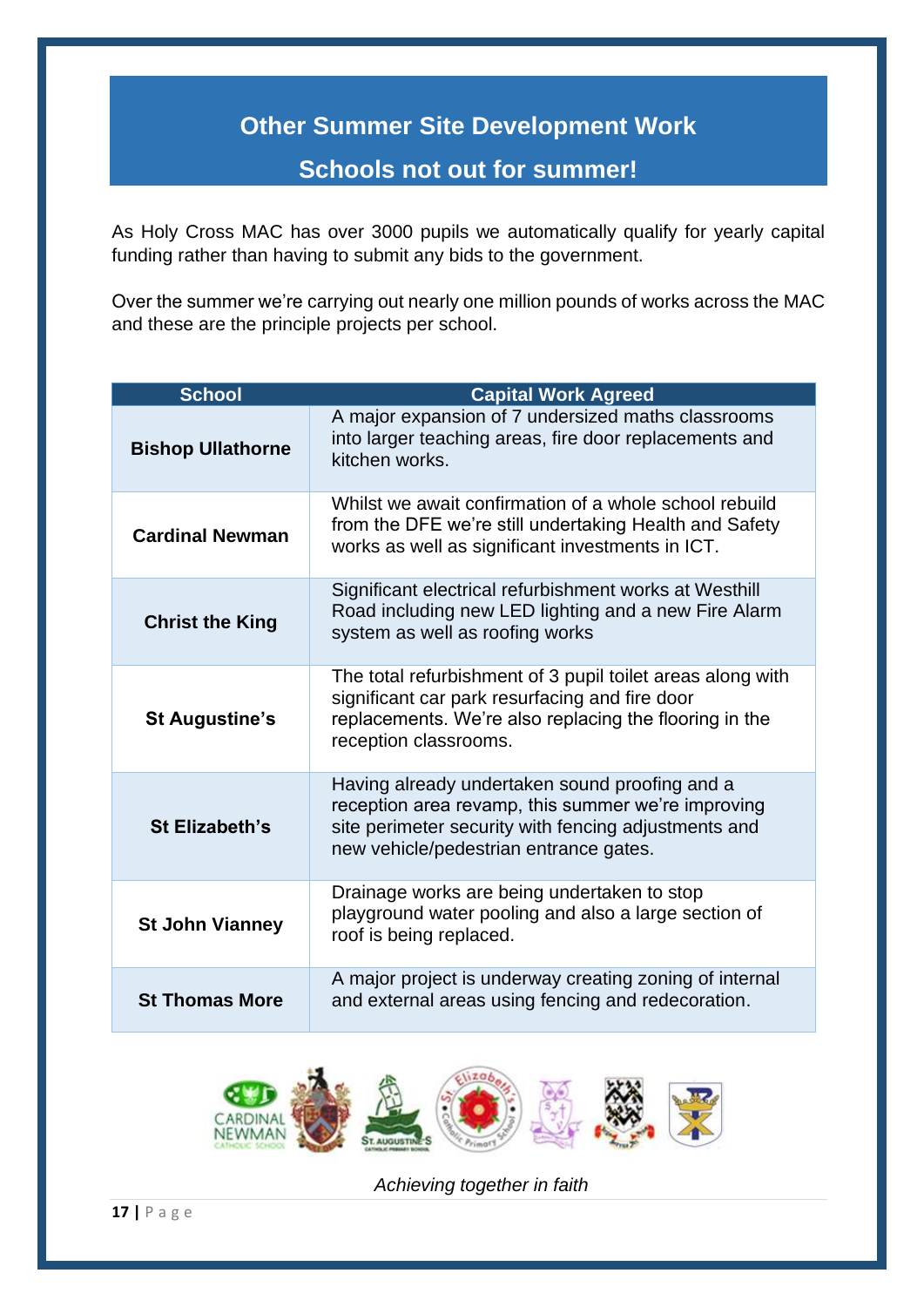#### **Thank you to all Staff Leavers during 2020/21**

To all of the staff retiring from Holy Cross Catholic MAC schools and those moving on to opportunities elsewhere, we would like to say an enormous thank you for your service and all that you have contributed to improving the lives of children and young people in Coventry.

We would like to take this opportunity to wish you all the very best for the future.



#### **Bishop Ullathorne**

Lisa Russell Harpal Bains Katie Killeen Tamara Igodo Emma Stonehouse Sarah Bannigan Jackie Dines Bev Spencer Mark Garrett Nathanael Salter Sarah Whibley Jas Dhillon

Ann Mills Diana Hannis Amanda Clark Louise Winter Anna Atkins Claire Sandy Ruth Brooks Freya Bath

#### **Cardinal Newman**

 Martina Haggarty Cyril Sheldon Elizabeth Dwyer Gillian Powney Cassandra Hemmings Charlotte Harris Peter Osborn Lucy Bassett Alan Homer David Riddick Scott Thornton Katie Emery Stephen Knifton Natalie Mackey Vic Panjanaden Edward Timmins St Thomas More **St Thomas More St Thomas More Samantha Caherty Consumerse the Consumer St Thomas More in Samantha Caherty** David Grant Gurpreet Thandi

#### **St Elizabeth's**

Colette Windridge Christopher Glover-King Kylie Glover-King

#### **Christ the King**

Christine Hogan Danielle Bowen Caroline Molloy Mary McCann Noreen Quirke Karen Rossiter Maria Crowley Tracey Skelly

#### **St John Vianney**

Teresa Kantor Lynsey Wheeldon

#### **St Augustine's**

Helen Forrest Lyn Linaker Marie Power Celina Richardson